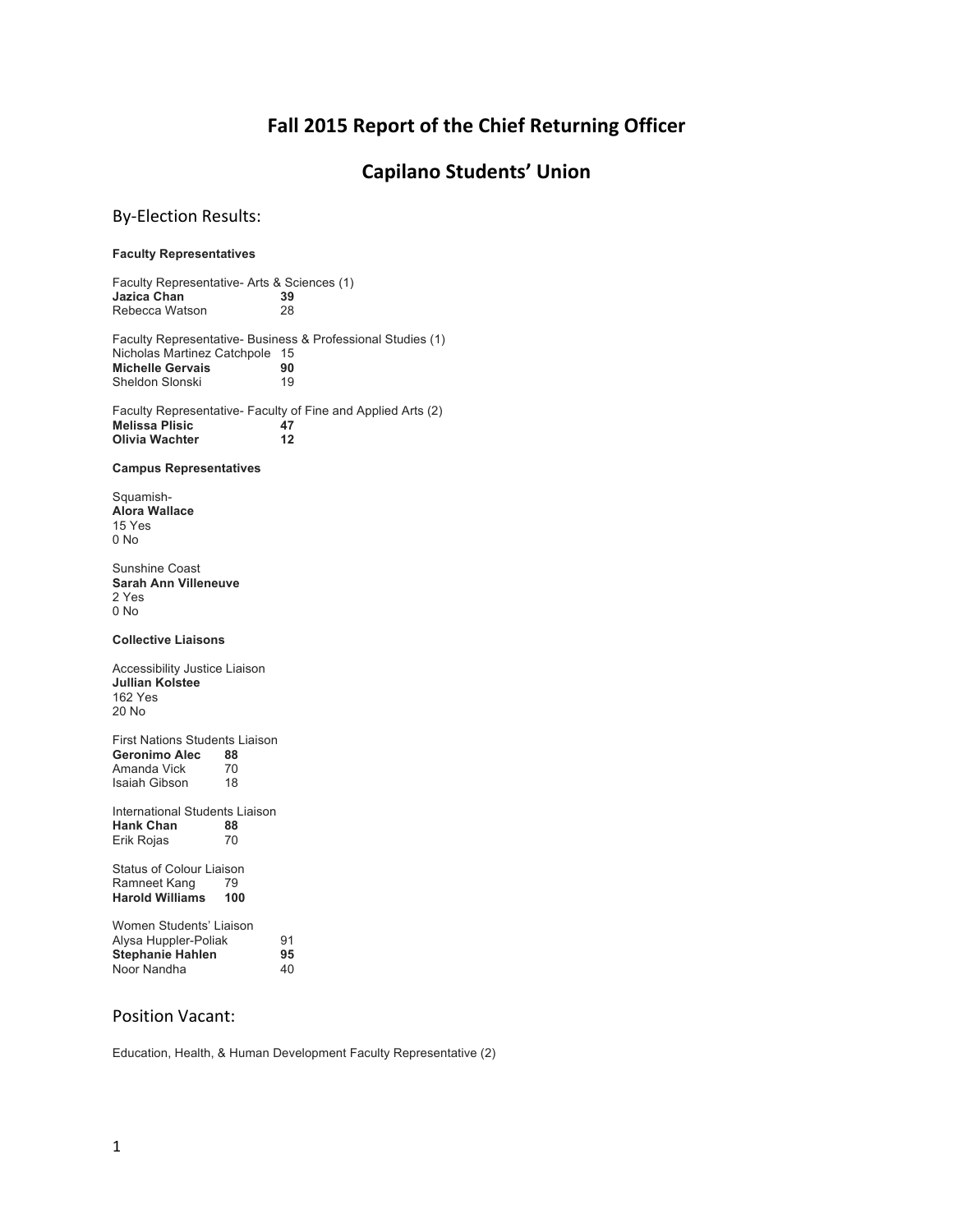# **Role of Chief Returning Officer**

1. Pre-Nomination Period

-preliminary approval of nomination documentation materials (Call for Nominations, Nomination Package, including review of Bylaws, Democratic Events Procedures, nomination sheets, candidate information, etc.) -posting and publication of promotion and information material on CSU website, notice boards, etc. -contact Registrar's Office for student list to verify student nominators

#### 2. Nomination Period

-receipt of nomination packages -planning and conducting Candidates' Orientation Meeting (s) -confirmation and acceptance of nominations -post candidate list to CSU website -compile database of candidates with demographic information and checklists

3. Campaign Period

-plan and conduct All Candidates' Forums -respond to candidates' questions and concerns -approve candidates' campaign materials and candidate statements -monitor campaign activities -contact Registrar's Office for student list for updated student list by programme for polling

4. Polling Period

-arrange supplies and polling assistants -set up polling station with adequate signage, instructions, candidate information, ballot box and privacy screen -train and monitor polling assistants -set up adequate signage and non-campaign zones in polling area -encourage high voter turnout -daily communication with candidates regarding updates and clarification of concerns -organize polling at satellite campuses

5. Ballot Counting

-arrange staff and area for counting -monitor scrutineers -plan process for counting of ballots and recount totals if appropriate -record results and organize counted ballots for safe keeping -set up template for recording election results -forward unofficial results to CSU webmaster for posting

### 6. Post Election Period

-collect and review Campaign Expense Sheets -monitor removal of all campaign material -investigate and resolve any complaints or concerns regarding election process

7. Prepare and Deliver CRO Report to Board of Directors

## **Perspectives on the Role of CRO**

In my second term as Chief Returning Officer, my goal was again to provide communication and direction to the candidates, CSU staff and student body in order to run a fair and equitable election and to ensure compliance with the rules. I tried as much as possible to be available and responsive to the needs of the candidates and staff as they arose. I was conscious of seeking clarification of questions that were raised and to consult the Democratic Events Procedures and Bylaws and also to share updates and clarifications with all candidates.

I felt much more comfortable this year in my role as I have become much more familiar with the culture and environment of the university and the CSU. I am now working on setting up a CSU file or manual compiling information pertinent to CSU elections including updated documents, timelines, templates, etc. I have also reviewed election procedures on the websites of other local smaller universities to compare practices.

I was very pleased to see a high number of nominations (20) compared to the Spring General Election (17) with all but one position filled and several close competitions of which two required a recount. I believe that the pre-nomination information sessions and advance work by the previously elected Board members were very successful in promoting interest in the byelection. I hope that the promotion will occur again before the next election period to continue the increase in interest. Also, I was pleased that the positions of Campus Representatives for both satellite campuses were filled as a result of the outreach by Board members.